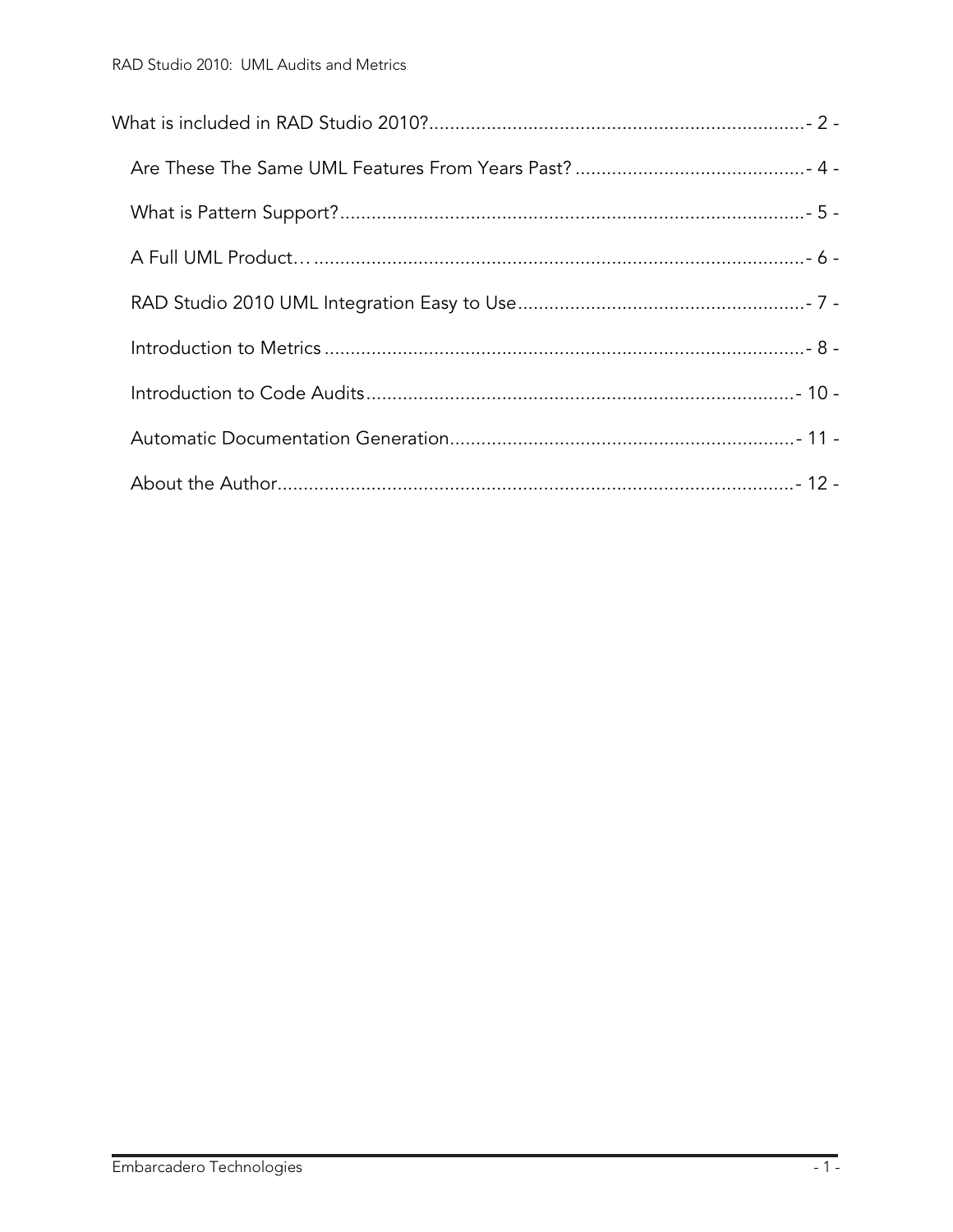# <span id="page-2-0"></span>WHAT IS INCLUDED IN RAD STUDIO 2010?

As most developers know, Embarcadero RAD Studio, comes with both C++Builder® and Delphi®. The UML and static analysis features have been added to all levels of the product, so if you are using Delphi 2010 or C++Builder 2010 Professional, Enterprise, or Architect you will have access to some if not all the UML features in the product. For Delphi 2010 users, audits and metrics have been added to each level of the product, so even users of our Professional level products get some of the advanced features.

Below is a simplified list of features included in RAD Studio 2010:

|                                                                                                                                             | Personality:<br>D=Delphi<br>$C=C++Builder$<br>P=Delphi<br>Prism | Architect | Enterprise | Pro |
|---------------------------------------------------------------------------------------------------------------------------------------------|-----------------------------------------------------------------|-----------|------------|-----|
| <b>UML MODELING</b>                                                                                                                         |                                                                 |           |            |     |
| UML Code Visualization-at any time, get<br>a UML model view of your source code                                                             | C <sub>D</sub>                                                  | >>        | >          | >   |
| Diagrams have an updated look and feel                                                                                                      | CD                                                              | >>        | $\gt$      | >   |
| Sequence diagrams                                                                                                                           | C <sub>D</sub>                                                  | >>        | >>         |     |
| Collaboration diagrams                                                                                                                      | CD                                                              | >>        | >          |     |
| State charts                                                                                                                                | C <sub>D</sub>                                                  | >>        | >>         |     |
| Deployment diagrams                                                                                                                         | C <sub>D</sub>                                                  | >>        | >>         |     |
| Use case diagrams                                                                                                                           | CD                                                              | >>        | >>         |     |
| Activity diagrams                                                                                                                           | CD                                                              | >>        | >>         |     |
| Component diagrams                                                                                                                          | CD                                                              | >>        | >          |     |
| Documentation generation                                                                                                                    | C <sub>D</sub>                                                  | >>        | >>         |     |
| 80+ Code Metrics that allow for deep<br>understanding and static analysis of the<br>health of the object domain                             | D                                                               | >         | >          |     |
| Introduced for Delphi Professional in<br>2010! 10+ introductory level code<br>Metrics for understanding the health of<br>the object diagram | D                                                               |           |            | >   |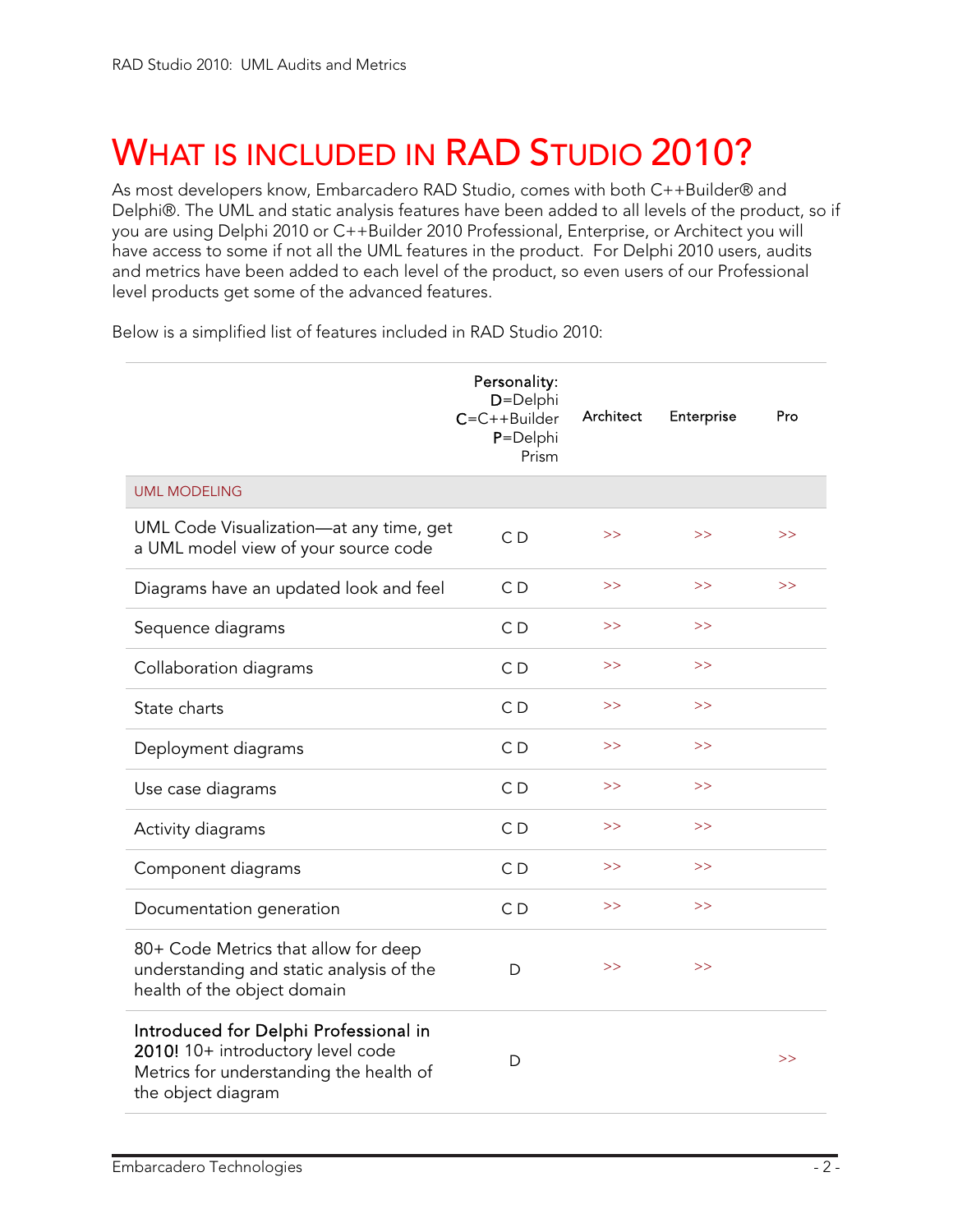|                                                                                                                   | Personality:<br>D=Delphi<br>$C=C++Builder$<br>P=Delphi<br>Prism | Architect | Enterprise | Pro |
|-------------------------------------------------------------------------------------------------------------------|-----------------------------------------------------------------|-----------|------------|-----|
| 200+ Code Audits for deep code analysis<br>to better understand the coding style and<br>approach                  | D                                                               | >>        | >          |     |
| Introduced for Delphi Professional in<br>2010! 10 introductory level code audits<br>for better code understanding | D                                                               |           |            | >>  |
| Import model from Rational® Rose (mdl<br>import)                                                                  | C <sub>D</sub>                                                  | >>        |            |     |
| Language neutral UML 1.5 and 2.0<br>modeling                                                                      | C <sub>D</sub>                                                  | >         |            |     |
| Transformation from language neutral<br>UML 1.5 and UML 2.0 projects to source<br>code projects                   | CD                                                              | >>        |            |     |
| Design Patterns support, including GOF<br>patterns                                                                | CD                                                              | >>        | >          |     |
| Custom design patterns support                                                                                    | C <sub>D</sub>                                                  | >>        | >>         |     |
| Diagram printing                                                                                                  | C <sub>D</sub>                                                  | >>        | >          | >>  |
| XMI 1.1 Import/Export                                                                                             | CD                                                              | >>        | >          |     |
| OCL 2.0 support                                                                                                   | C <sub>D</sub>                                                  | >>        | >          | >>  |
| "UML in Color" profile                                                                                            | C <sub>D</sub>                                                  | >>        | >>         | >>  |
| Diagram hyper-linking and annotations                                                                             | C <sub>D</sub>                                                  | >>        | >>         | >>  |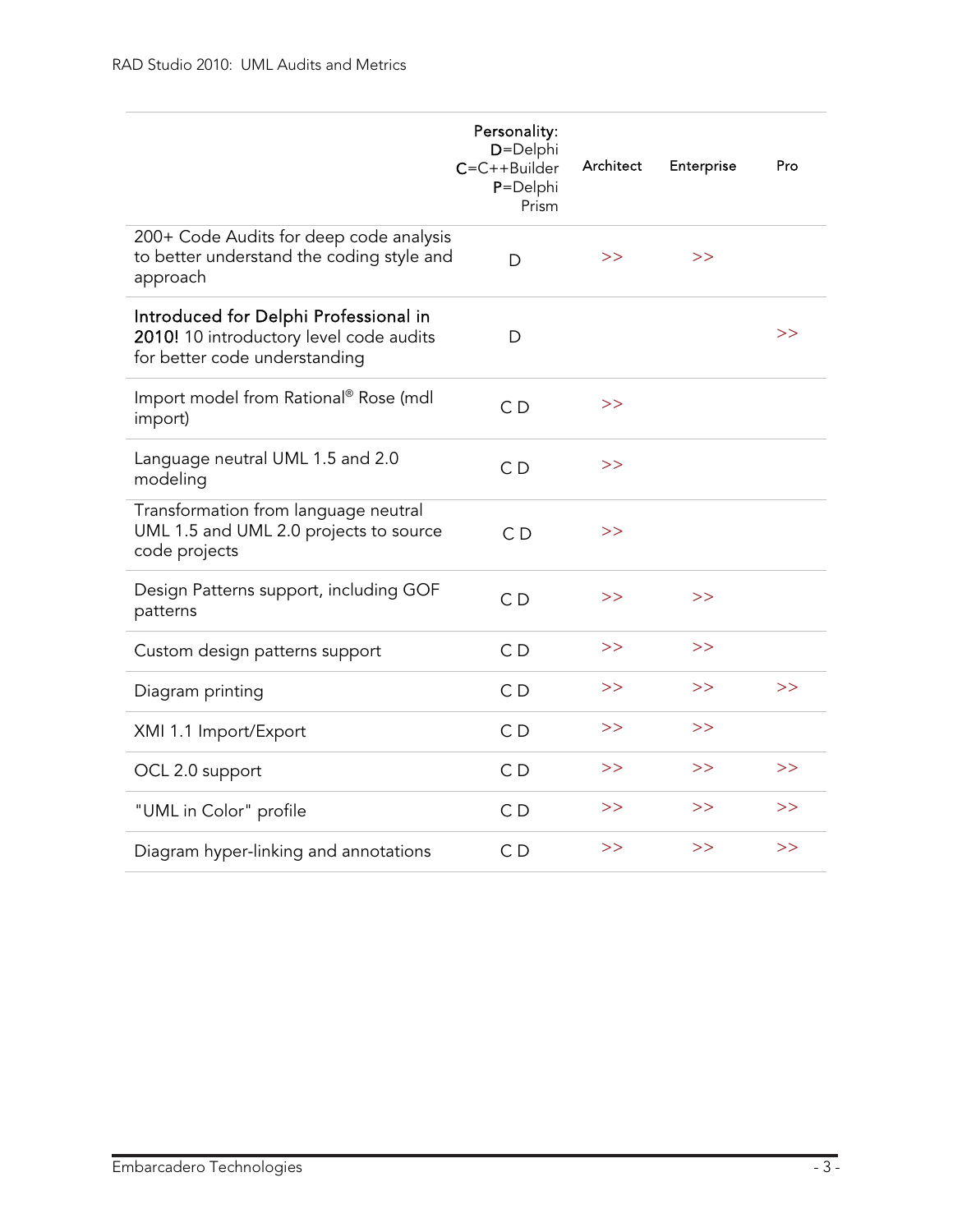## <span id="page-4-0"></span>ARE THESE THE SAME UML FEATURES FROM YEARS PAST?

The short answer to that question is NO. It is still based on the same technology, but many, many, upgrades have occurred to make the product faster to load, faster to reverse and forward engineer, and presents a much more modern look. The same benefits of these tools still hold true today, that they help developers get more done in a shorter amount of time.

Today Delphi and C++Builder users can reverse engineer a class diagram at any time in all levels of the product.

| d Welcome Page               | 固 Main Ddefault [diagram] DCmdLineUtils [diagram] |                                                                                      | $\infty$ $\boxtimes$ |
|------------------------------|---------------------------------------------------|--------------------------------------------------------------------------------------|----------------------|
|                              | System.TObject<br><b>Titem</b>                    | System.TObject<br><b>TCmdOptions</b>                                                 |                      |
| <b>TBoolltem</b>             |                                                   |                                                                                      |                      |
| FValue:^Boolean              | FHelp:string<br>FName:string                      | FAutoCloseAfterSuccess:Boolean<br><b>FAutoInstall:Boolean</b><br>FAutoUpdate:Boolean |                      |
| + Create<br>+ IsItem:Boolean | + Create<br>+ Isltem:Boolean                      | FHelp:Boolean<br>FlgnoreBCB:Boolean<br>FlgnoreDelphi:Boolean                         |                      |
|                              | + Help:string<br>+ Name:string                    | FignoreIDE:Boolean<br>FitemList:TObjectList<br>FKeepFiles:Boolean                    | $\equiv$             |
|                              |                                                   | FLang:string<br>FRebuildPackages:Boolean<br>FRegistryKeyBCB:string                   |                      |
|                              |                                                   | FRegistryKeyBDS:string                                                               |                      |
|                              | <b>TStringItem</b>                                | FRegistryKeyDelphi:string                                                            |                      |
| <b>TDirltem</b>              | FValue:^string                                    | + Create<br>AddBool                                                                  |                      |
| IsItem:Boolean               | $+$ Create                                        | <b>AddDir</b><br>AddSpace                                                            |                      |
|                              | + Isltem:Boolean                                  | AddString                                                                            |                      |
|                              |                                                   | Init                                                                                 |                      |
|                              |                                                   | ShowHelp                                                                             |                      |
|                              |                                                   | + AutoCloseAfterSuccess:Boolean                                                      |                      |
|                              |                                                   | + AutoInstall:Boolean                                                                |                      |
|                              |                                                   | + AutoUpdate:Boolean                                                                 |                      |
|                              |                                                   | + Help:Boolean                                                                       |                      |
|                              |                                                   | + IgnoreBCB:Boolean                                                                  |                      |
|                              |                                                   | + IgnoreDelphi:Boolean<br>+ IgnoreIDE:Boolean                                        | $\checkmark$         |
|                              |                                                   | + KeepFiles:Boolean                                                                  | Overview             |

In the enterprise and above, developers can make changes to the code or model and both will be kept in synch with each other. So if the developer would right-mouse click on the above diagram and adds a Class, the code would also be generated in the unit for that class. This 2 way capability, a feature called LiveSource™, makes adding anything to the class diagram, and ultimately your code, as simple as a right-mouse click to the context menu shown below.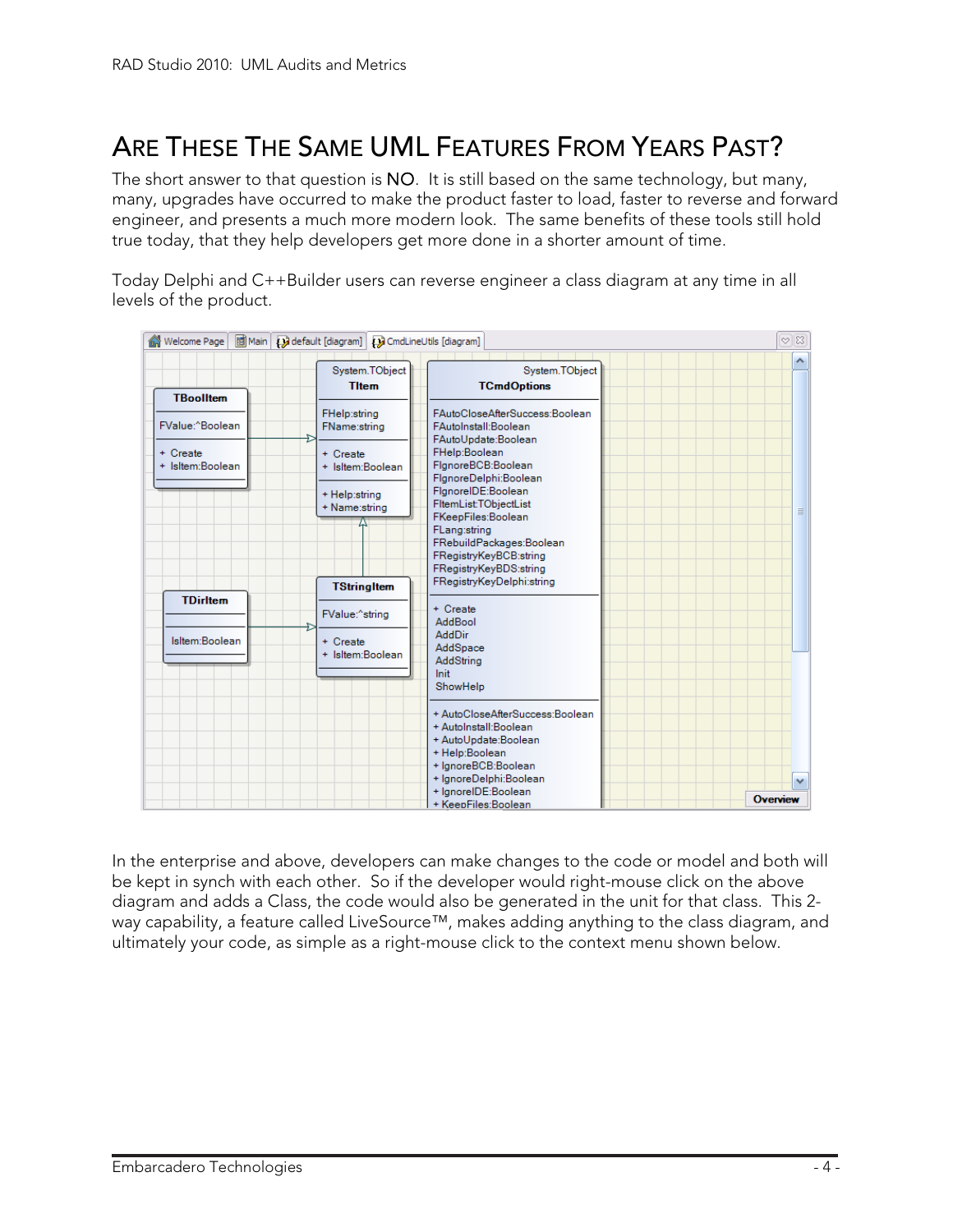<span id="page-5-0"></span>

| 繴              | Class                                      | $Ctrl + L$                                                                                                                                                                                                           |     | Add               |            |
|----------------|--------------------------------------------|----------------------------------------------------------------------------------------------------------------------------------------------------------------------------------------------------------------------|-----|-------------------|------------|
| 빓              | Interface                                  | Ctrl+Shift+L                                                                                                                                                                                                         |     |                   |            |
| 畦              | <b>Association Class</b>                   | $Ctrl + E$                                                                                                                                                                                                           | r.  | Paste             | $Ctrl + V$ |
| ◈              | <b>Structure</b>                           |                                                                                                                                                                                                                      |     | Paste Shortcut    |            |
| æ              | Enumeration                                |                                                                                                                                                                                                                      |     | Select All        | $Ctrl + A$ |
| Æ              | <b>Typedef</b>                             | Ctrl+Shift+D<br>Ctrl+Shift+M                                                                                                                                                                                         |     |                   |            |
| É.             | Delegate                                   |                                                                                                                                                                                                                      |     |                   |            |
| É.             | Delegate as Function                       |                                                                                                                                                                                                                      |     |                   |            |
| ∯ி             | Namespace                                  |                                                                                                                                                                                                                      |     |                   |            |
| Ø              | Object                                     |                                                                                                                                                                                                                      |     | Show/Hide         |            |
| 0 <sup>1</sup> | Constraint                                 |                                                                                                                                                                                                                      | JÙ. |                   |            |
| ٦              | <b>Note</b>                                |                                                                                                                                                                                                                      | юV  | Export to Image   |            |
| 駟              | Class Diagram                              |                                                                                                                                                                                                                      | ď   | Create by Pattern |            |
|                | Other Diagram                              |                                                                                                                                                                                                                      | Œ   | Save as Pattern   |            |
|                | Shortcuts                                  |                                                                                                                                                                                                                      | ङ   | QA Audits         |            |
|                | + IgnoreIDE:Boolean<br>+ KeepFiles:Boolean | Synchronize Model View<br>Layout<br>٠<br>Zoom<br>٠<br>Update<br>F <sub>5</sub><br>Generate Documentation<br>€<br>QA Metrics<br><b>Hyperlinks</b><br>▶<br>User Properties<br>eJCL201-Build3449\ivcl\install\JVCLInsta |     |                   |            |
|                | Diagram                                    |                                                                                                                                                                                                                      |     |                   |            |
|                |                                            |                                                                                                                                                                                                                      |     |                   |            |

## WHAT IS PATTERN SUPPORT?

As you can see from the above, the UML integration allows for support around Pattern, so if you want to create a GOF Singleton pattern, click the Create by Pattern... menu item and select it from the included patterns in the product:

| <b>Pattern Wizard</b>                                                                              |                                                                                                                                                                                                                                                                                                                                                                                                                                                    |  |
|----------------------------------------------------------------------------------------------------|----------------------------------------------------------------------------------------------------------------------------------------------------------------------------------------------------------------------------------------------------------------------------------------------------------------------------------------------------------------------------------------------------------------------------------------------------|--|
|                                                                                                    | Pattern Properties:<br>3121<br>v<br>$\boxminus$ Misc<br>TSingleton<br><b>Class Singleton</b><br>Abstract Factory<br>Builder<br><b>Factory Method</b><br><b>Class Singleton</b><br>Prototype<br>Type Class name for Singleton<br>Singleton<br>$\frac{1}{2}$<br>Ensure a class only has one instance, and provide a global point of access to it.<br>Singleton Specify a class, which should be instantiated only once.<br>v<br>OK<br>Cancel<br>Help |  |
| All Trees                                                                                          |                                                                                                                                                                                                                                                                                                                                                                                                                                                    |  |
|                                                                                                    |                                                                                                                                                                                                                                                                                                                                                                                                                                                    |  |
| Bundled Patterns (Delphi)<br><b>BIZ</b> GoF<br><b>E</b> P Behavioral<br><b>E</b> <i>Creational</i> |                                                                                                                                                                                                                                                                                                                                                                                                                                                    |  |
| <b>E-F</b> Structural                                                                              |                                                                                                                                                                                                                                                                                                                                                                                                                                                    |  |
| Description <b>Errors</b>                                                                          |                                                                                                                                                                                                                                                                                                                                                                                                                                                    |  |
| <b>Intent</b>                                                                                      |                                                                                                                                                                                                                                                                                                                                                                                                                                                    |  |
| Pattern Tree:<br>Patterns:<br><b>Participants</b>                                                  |                                                                                                                                                                                                                                                                                                                                                                                                                                                    |  |
|                                                                                                    |                                                                                                                                                                                                                                                                                                                                                                                                                                                    |  |
|                                                                                                    |                                                                                                                                                                                                                                                                                                                                                                                                                                                    |  |

Click the Ok button and the pattern will be added to the model and corresponding code will be generated.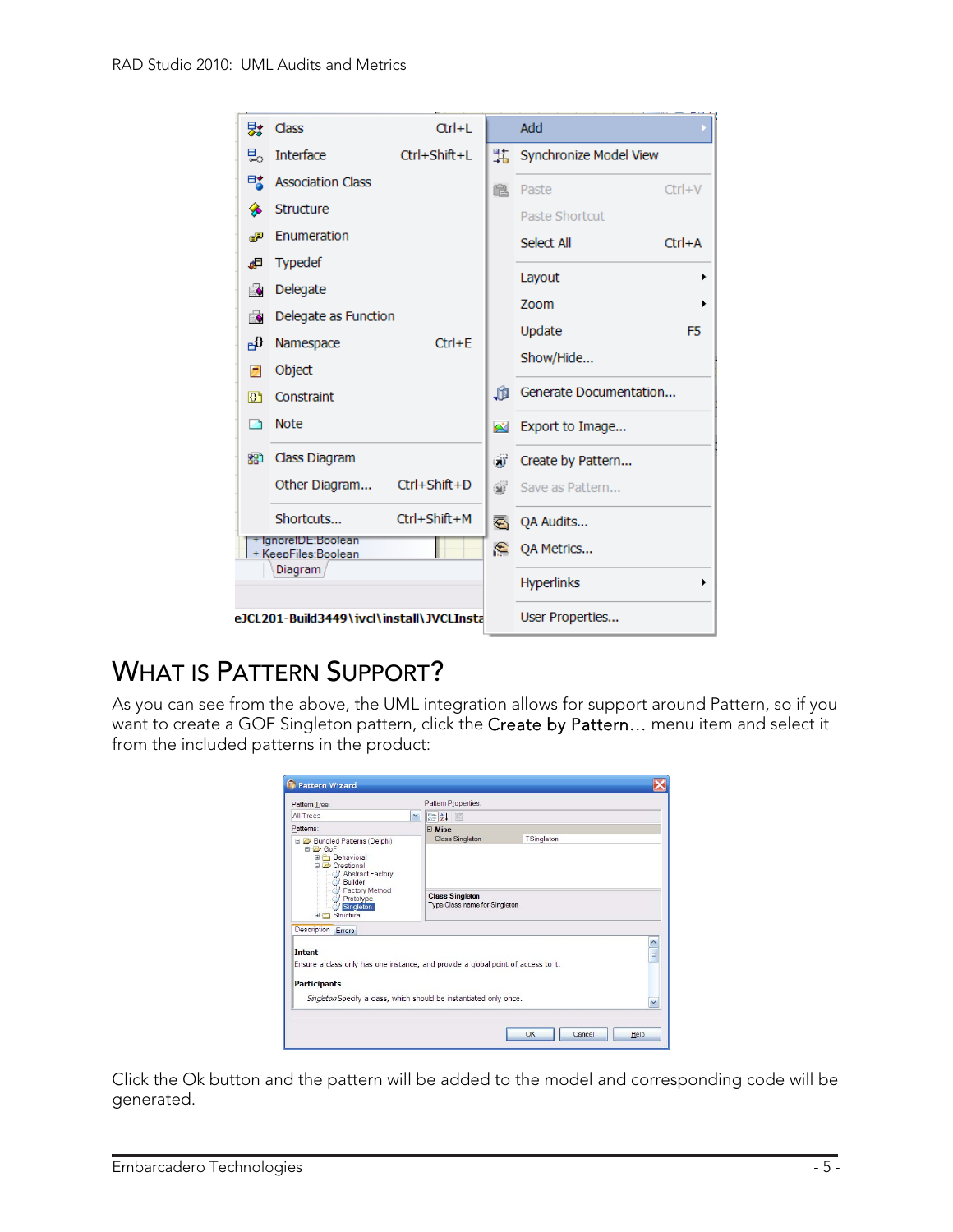## <span id="page-6-0"></span>A FULL UML PRODUCT…

In the Enterprise edition and above, developers have full UML integration meaning they can create any of the standard UML diagrams.

| <b>Add New Diagram</b> |                          |                     |                     |                       |                     |
|------------------------|--------------------------|---------------------|---------------------|-----------------------|---------------------|
| Diagrams               |                          |                     |                     |                       | 0-0-<br>0-0<br>0-0- |
|                        |                          |                     |                     |                       |                     |
| Class Diagram          | Collaboration<br>Diagram | Use Case<br>Diagram | Activity<br>Diagram | Statechart<br>Diagram |                     |
|                        |                          |                     |                     |                       |                     |
| Deployment<br>Diagram  | Component<br>Diagram     | Sequence<br>Diagram |                     |                       |                     |
| Name                   |                          |                     |                     |                       |                     |
|                        | <b>OK</b>                |                     | Cancel              |                       | Help                |

For those not familiar with what each diagram is really responsible for, the following is a list:

- UML Activity Diagram Definition A diagram showing the step-by-step workflow of components in a system.
- UML Class Diagram Definition A diagram showing the step-by-step workflow of components in a system.
- UML Use Case Diagram Definition A high level graphical representation of functional requirements.
- UML Component Diagram Definition A diagram used for showing physical components and their dependencies.
- UML Collaboration Structure Diagram Definition A diagram that shows the internal structure of a class and its collaborations.
- UML Deployment Diagram Definition A diagram for showing the hardware and its deployed components.
- UML State Machine Diagram Definition A diagram that shows the different states/transitions an object.
- UML Interaction (Sequence and Communication) Diagrams Diagrams that show Message Sequence and or interaction between objects and the sequences of messages.

Today, when it comes to support for UML, RAD Studio is making key technologies available to developers to help them communicate better, create better designs quicker, have the ability to set coding standards, and check the health of a Delphi application. Plus, it also supports automatic Documentation Generation, which all developers like.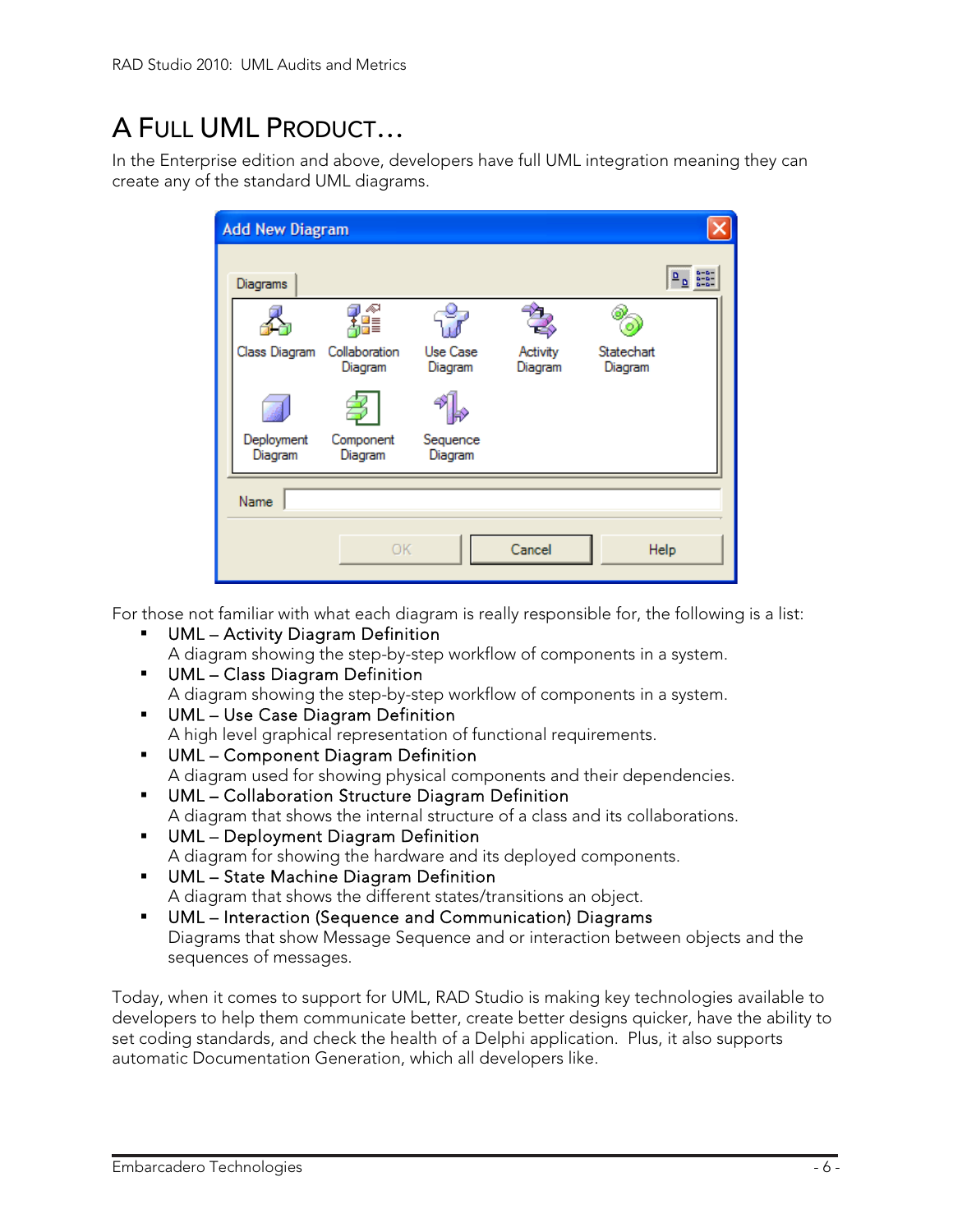<span id="page-7-0"></span>RAD Studio 2010 Architect adds support for both types of diagrams; ones based on source code and the other based on design. An example of a diagram based on source would be a Class diagram, which uses the LiveSource™ engine to automatically keep the code and model in-synch at all times. Whereas, a language neutral design is only based on the UML specification and no code is generated or needed. The tool also includes the ability to take these language neutral designs and generate source code for the designs, which gives the best of both worlds; the ability to create great object models, and if code is needed it can work with that just as easily.

This is a great time saver and adds significant piece of mind knowing that when a change is made in either the code or the model, that both areas will be up-to-date. A design diagram (with no source code dependencies) would be a Use Case; this communicates high-level functional requirements graphically.



### RAD STUDIO 2010 UML INTEGRATION EASY TO USE

RAD Studio 2010 makes it extremely easy to use UML and takes advantage of the advanced tools. First, either start with a new project like you would normally do, or open up an existing project. Once the project is open click on the Model-View tab under the project manager or Project|Model Support… menu item.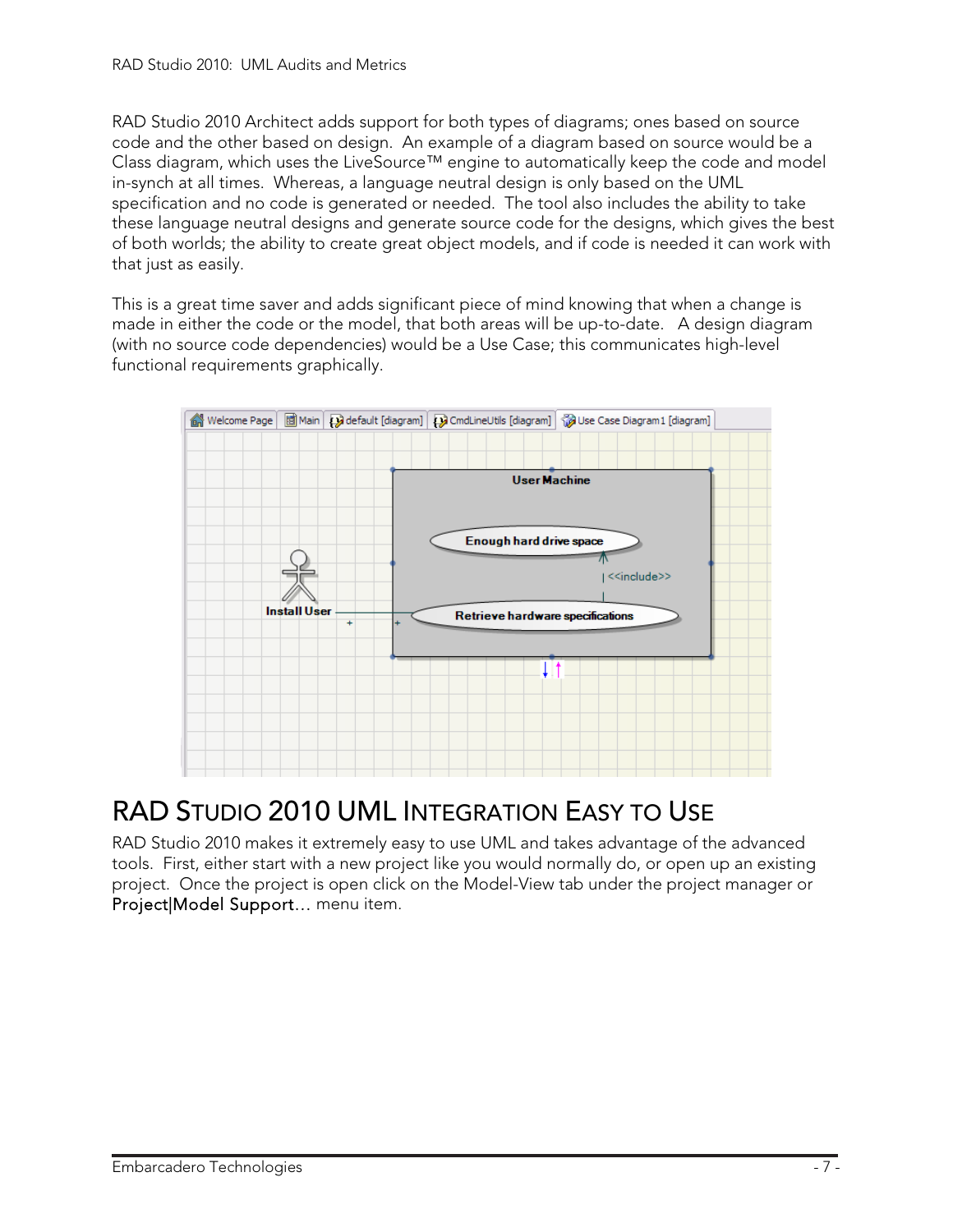<span id="page-8-0"></span>

Clicking either of these on the open project will activate the UML integration and present a new dialog:

| <b>Add Model Support</b>                                                                               |
|--------------------------------------------------------------------------------------------------------|
| Project Project1 is not currently configured for modeling. Would you like to add modeling support now? |
| Yes                                                                                                    |

Simply click the Yes button and you're on your way. This will then open the design surface and will use the LiveSource™ technology to reverse the project and give you a Class diagram as shown above. Again, any changes made in the model will be reflected in the code, so if you change the model, like a string attribute to a new name, that name will now be in the code as well.

From this point you can add more objects, setup associations, aggregations, and all things object oriented. You can also add new models to the project and these industry standard diagrams, including use case diagrams, class diagrams, and sequence diagrams, etc., to help developers using UML to communicate.

### INTRODUCTION TO METRICS

The Delphi 2010 part of RAD Studio also brings more than simple modeling to the tool. You can use Delphi 2010 to analyze your existing projects, and generate metrics and audits that you can use to uncover potential problems with your applications. For example, the following figure shows a generated Kiviat chart. A Kiviat chart depicts a best practices circle. Points that are within the inner circle are considered acceptable, and those outside denote areas that may deserve your attention.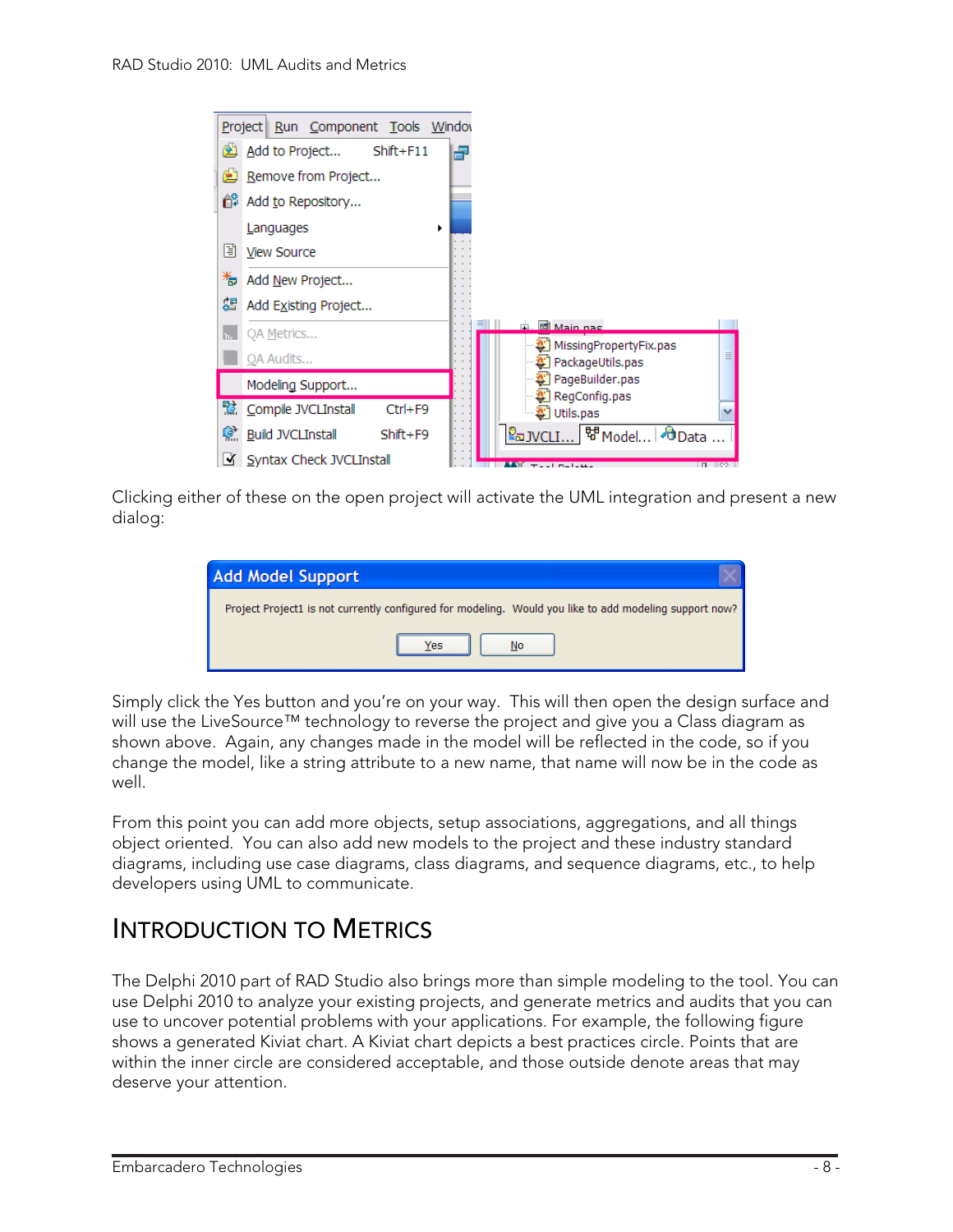For example in the graph shown here, the depth of inheritance hierarchy (DOIH) appears outside the user defined inner circle. This metric indicates that one or more of your classes are abnormally deep, with respect to the root class (Object or TObject).



You set the limits for the metrics used by Metrics. The following figure shows the QA Metric dialog box where these metrics are configured.

| 2 出口 M<br>團<br>$\frac{1}{2}$<br>Scope                                                                                                                                                                                                               | 人            | Selection (JvChart)                                                                                                                                       |                                            |
|-----------------------------------------------------------------------------------------------------------------------------------------------------------------------------------------------------------------------------------------------------|--------------|-----------------------------------------------------------------------------------------------------------------------------------------------------------|--------------------------------------------|
| <b>▽</b> Basic<br>Đ<br>Cohesion<br>Œ<br>Complexity<br>田<br>Coupling<br>田<br>Encapsulation<br>Halstead<br>Œ<br>inheritance<br>Attribute Inheritance Factor<br>Depth Of Inheritance Hierarchy<br>Method Inheritance Factor<br>Number Of Child Classes | 亖            | 912 国<br>$\boxminus$ Misc<br>Aggregation<br>Class lower limit<br>Class upper limit<br>declaration-level<br>Namespace lower limit<br>Namespace upper limit | Maximum<br>0<br>5<br>True<br>$\Omega$<br>5 |
| Inheritance-based coupling<br>È<br>Maximum<br>÷.<br><b>Polymorphism</b>                                                                                                                                                                             | $\checkmark$ | <b>Aggregation</b>                                                                                                                                        |                                            |
| Depth Of Inheritance Hierarchy (DOIH)<br>Description:                                                                                                                                                                                               |              |                                                                                                                                                           |                                            |
| The length of the inheritance chain from the root of the inheritance tree to the measured<br>class is the DOIH metric for the class.                                                                                                                |              |                                                                                                                                                           |                                            |
|                                                                                                                                                                                                                                                     |              | Start                                                                                                                                                     | Cancel<br>Help                             |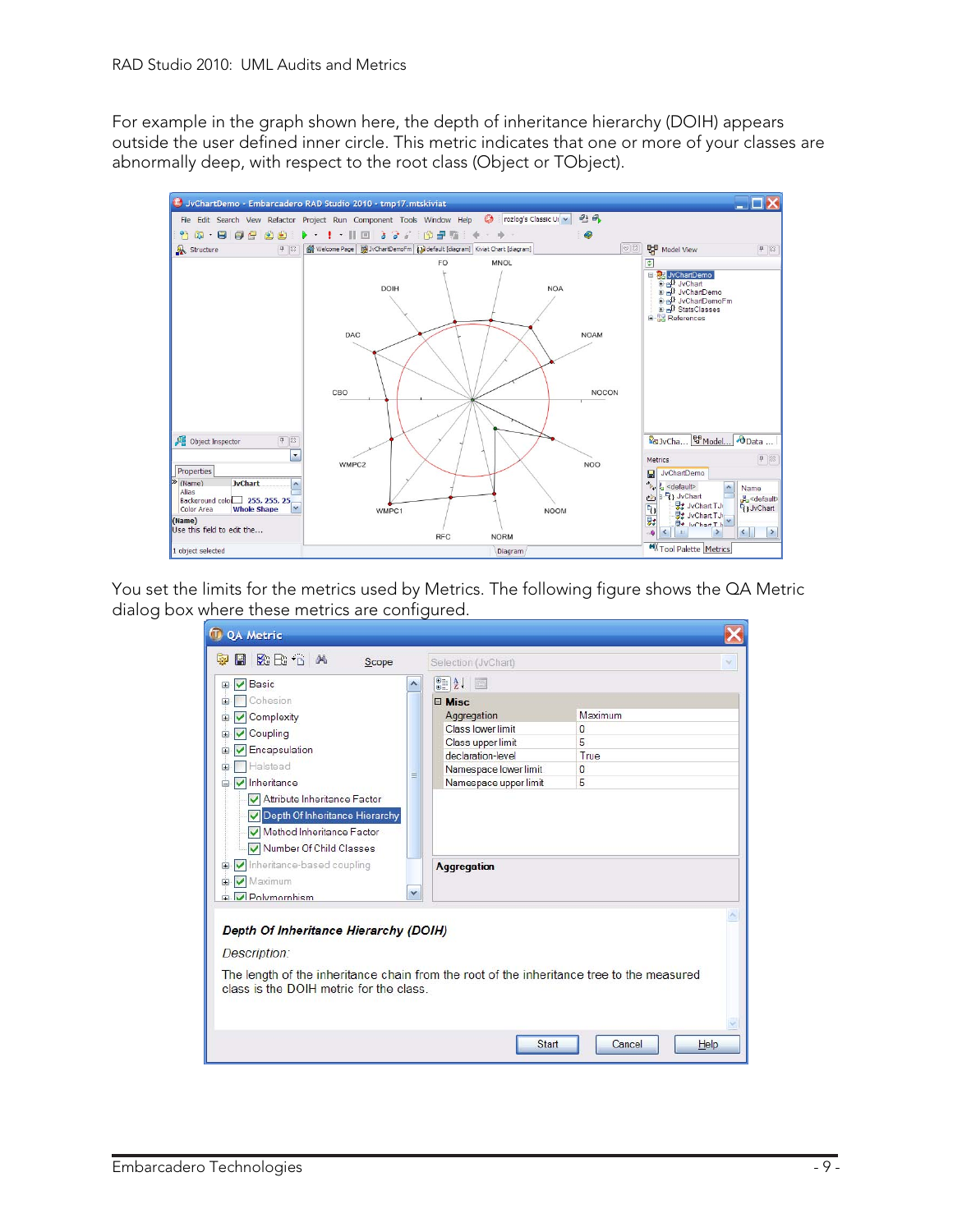<span id="page-10-0"></span>Delphi 2010 covers the major areas of Metrics, with over 10+ included in professional and 80+ in the Enterprise and above. Below is a high-level table of which ones are included:

- Basic **•** Inheritance
- 
- Complexity Maximum
	-
- 
- Cohesion Inheritance-based coupling
	-
- **Encapsulation** Polymorphism
- Halstead Ratio
- 

#### INTRODUCTION TO CODE AUDITS

The use and configuration of audits is similar to metrics. The following figure shows the QA Audits dialog box, which contains the audits equivalent to the QA Metrics dialog box.

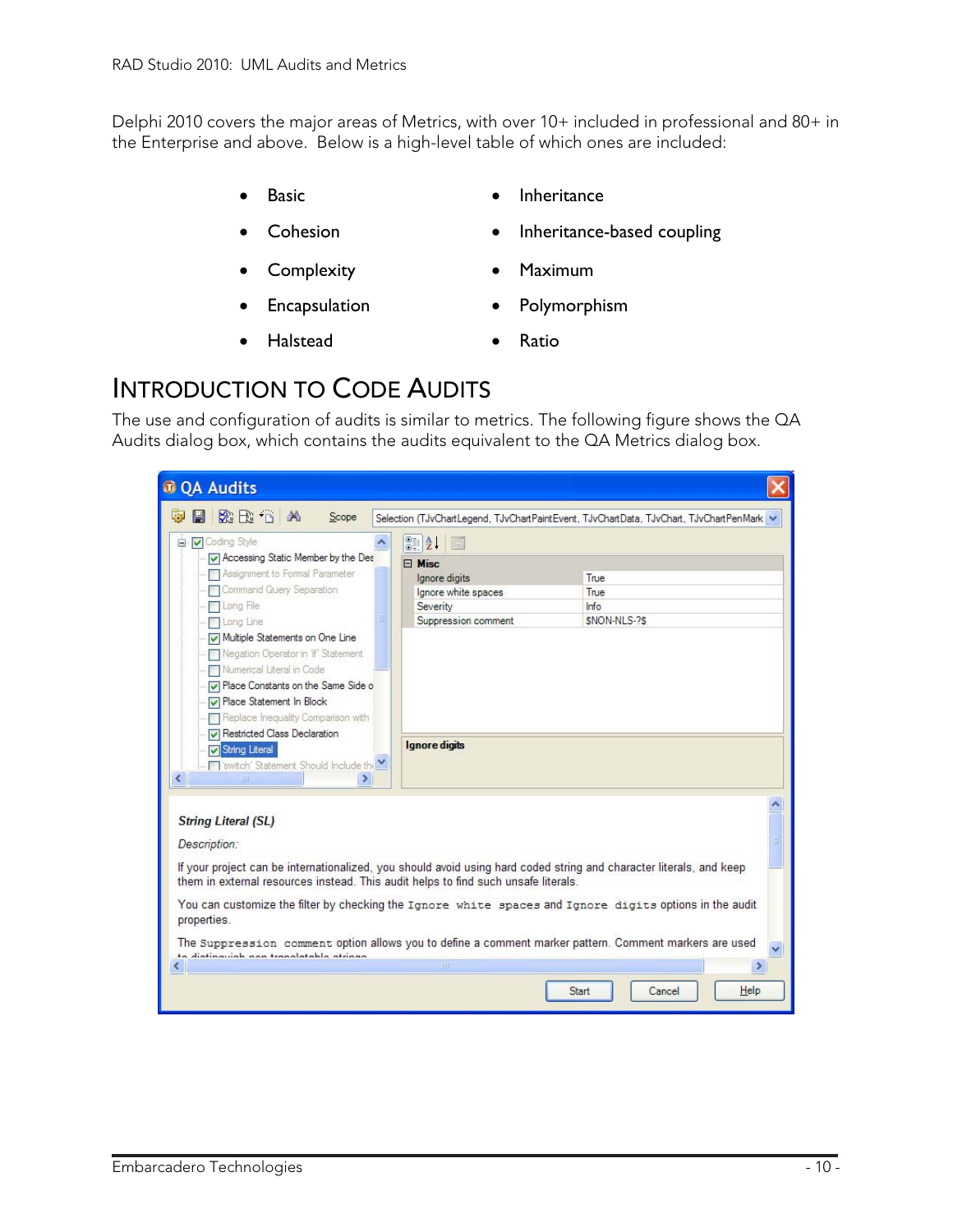<span id="page-11-0"></span>Delphi 2010 covers the major areas of Audits, with over 10+ included in professional and 200+ in the Enterprise and above. Below is a high-level table of which ones are included:

- Arrays and References Design flaws
- Branches and Loops Expressions
- Coding Style Naming Style
- **Declaration Style Performance**
- **Duplicated Code Portability** 
	-

The static analysis using code Audits will look at every single line of every single method of every single class, or every single namespace, and generate a list of faults that you define. This helps with poor code and refactoring.

| <b>JvChartDemo</b> |                                                |          |                        |            |      |
|--------------------|------------------------------------------------|----------|------------------------|------------|------|
| Abbrevi            | Description                                    | Severity | Resource               | File       | Line |
| NC                 | Use Camel casing in parameter 'Y'              | Warning  | <b>DrawPenColorBox</b> | c:\mydownl | 752  |
| <b>MCP</b>         | Method 'MyPiePercentage' can be made private   | Info     | <b>MyPiePercentage</b> | c:\mydownl | 754  |
| <b>NC</b>          | Use Camel casing in parameter 'W'              | Warning  | MyPiePercentage        | c:\mydownl | 754  |
| <b>NC</b>          | Use Camel casing in parameter 'X1'             | Warning  | <b>MyPiePercentage</b> | c:\mydownl | 754  |
| <b>NC</b>          | Use Camel casing in parameter 'Y1'             | Warning  | MyPiePercentage        | c:\mydownl | 754  |
| <b>NC</b>          | Use Camel casing in parameter 'NPercentage'    | Warning  | <b>MyPiePercentage</b> | c:\mydownl | 754  |
| <b>MCP</b>         | Method 'GraphPieChart' can be made private     | Info     | GraphPieChart          | c:\mydownl | 755  |
| NC                 | Use Camel casing in parameter 'NPen'           | Warning  | GraphPieChart          | c:\mydownl | 755  |
| <b>MCP</b>         | Method 'GraphDeltaAverage' can be made private | Info     | GraphDeltaAverage      | c:\mydownl | 756  |
| <b>MCP</b>         | Method 'MyPieLegend' can be made private       | Info     | MyPieLegend            | c:\mydownl | 757  |
| <b>ULVFP</b>       | Formal parameter 'NPen' is not used            | Warning  | MyPieLegend            | c:\mydownl | 757  |
| <b>NC</b>          | Use Camel casing in parameter 'NPen'           | Warning  | MyPieLegend            | c:\mydownl | 757  |
| <b>MCP</b>         | Method 'ShowMouseMessage' can be made private  | Info     | ShowMouseMessage       | c:\mydownl | 758  |
| NC                 | Use Camel casing in parameter 'X'              | Warning  | ShowMouseMessage       | c:\mydownl | 758  |
| NC                 | Use Camel casing in parameter 'Y'              | Warning  | ShowMouseMessage       | c:\mydownl | 758  |
| <b>MCP</b>         | Method 'MyPolygon' can be made private         | Info     | MyPolygon              | c:\mydownl | 760  |
| <b>MCS</b>         | Method 'MyPolygon' can be made static          | Info     | MyPolygon              | c:\mydownl | 760  |
| NC                 | Use Camel casing in parameter 'ACanvas'        | Warning  | MyPolygon              | c:\mydownl | 760  |
| NC                 | Use Camel casing in parameter 'Points'         | Warning  | MyPolygon              | c:\mydownl | 760  |
| <b>MCP</b>         | Method 'PlotCross' can be made private         | Info     | PlotCross              | c:\mydownl | 761  |
| NC                 | Use Camel casing in parameter 'ACanvas'        | Warning  | PlotCross              | c:\mydownl | 761  |
| <b>NC</b>          | Use Camel casing in parameter 'X'              | Warning  | PlotCross              | c:\mydownl | 761  |
| NC                 | Use Camel casing in parameter 'Y'              | Warning  | PlotCross              | c:\mydownl | 761  |
| <b>MCP</b>         | Method 'PlotDiamond' can be made private       | Info     | PlotDiamond            | c:\mydownl | 762  |
| <b>NC</b>          | Use Camel casing in parameter 'ACanvas'        | Warning  | PlotDiamond            | c:\mvdownl | 762  |

### AUTOMATIC DOCUMENTATION GENERATION

One of the other major features found inside the UML integration is automatic Documentation Generation. Notice in the below figure that complete developer documentation has been produced by a simple click of a menu item.

- 
- 
- 
- 
- Superfluous Content Possible Errors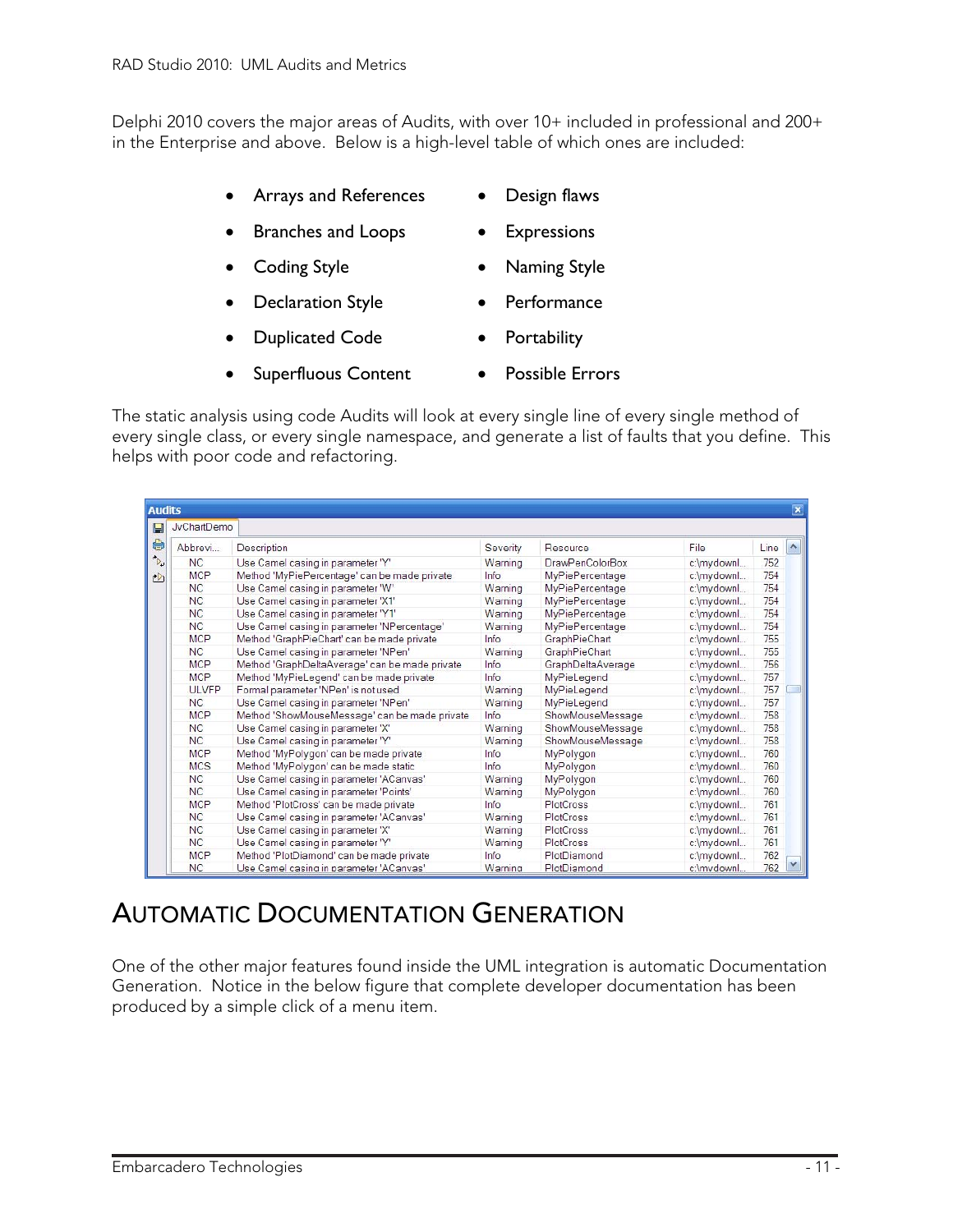<span id="page-12-0"></span>

These advanced tools really help all of the developers out there, from the Architects to the newbie just starting with RAD Studio 2010. The advanced tools like LiveSource™ to keep the code and model in-synch, and the ability to generate new models for better communications, is great. It is also nice that advanced tools like static Code Audits and Metrics are available, especially if large amounts of code is being inherited or a team wants to know where the code really is as far as health and standards. Finally, the ability to generate the documentation with hyperlinks, which links the various models together, is a real time saver and allows developers to keep up-to-date with a click of the button.

#### ABOUT THE AUTHOR

Mike Rozlog is the senior director of products for Embarcadero Technologies. In this role, he is focused on ensuring the developer focused products being created by Embarcadero meet the expectations of developers around the world. Much of his time is dedicated to discussing and explaining the technical and business aspects of Embarcadero's products and services to analysts and other audiences worldwide. Mike was formerly with CodeGear™, a developer tools group that was acquired by Embarcadero in 2008. Previously, he spent more than eight years working for Borland® in a number of positions, including a primary role as Chief Technical Architect. A reputed author, Mike has been published numerous times. His latest collaboration is Mastering JBuilder from John Wiley & Sons, Inc. Mike is online at [http://blogs.embarcadero.com/michaelrozlog/.](http://blogs.embarcadero.com/michaelrozlog/)